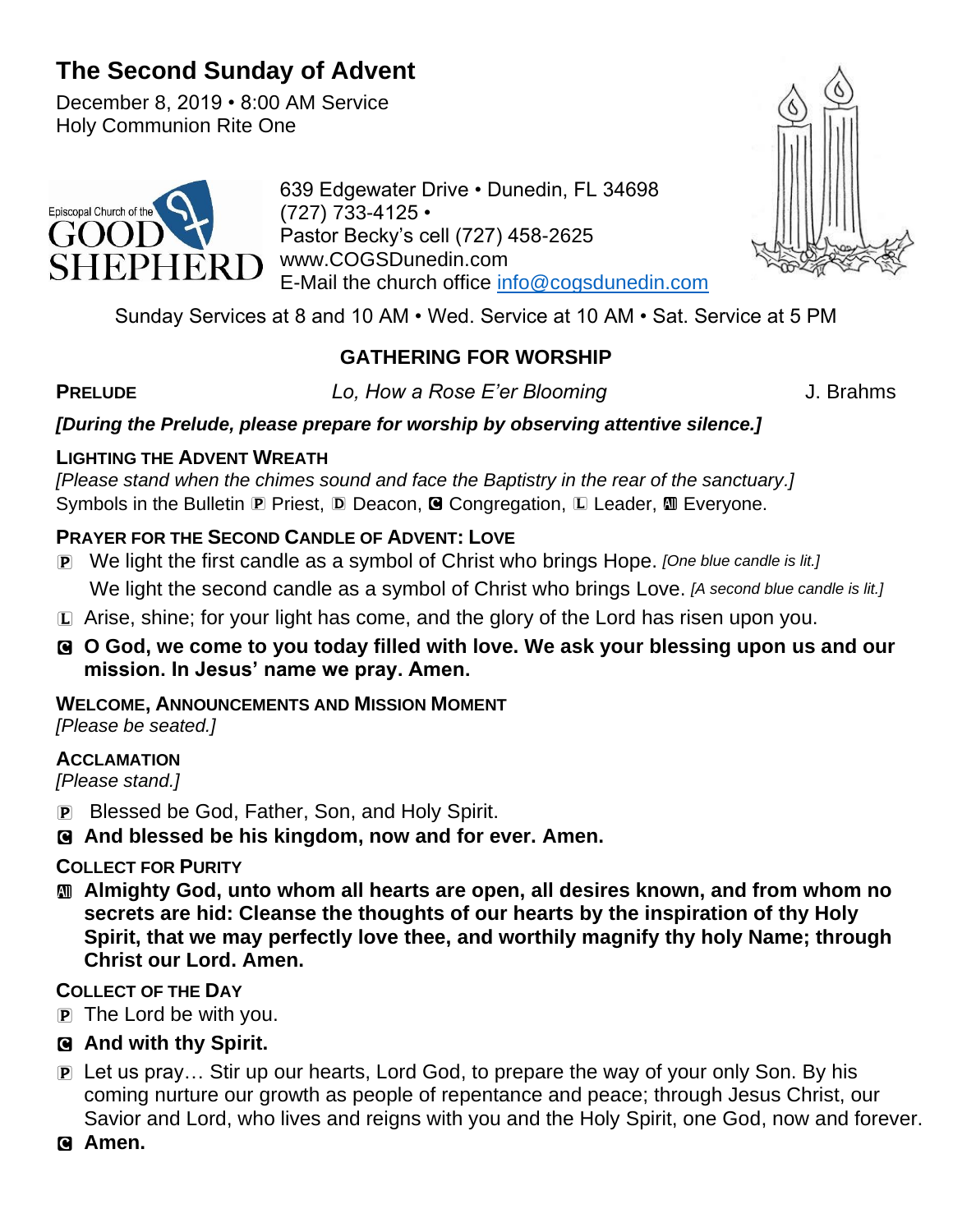# **THE WORD OF GOD**

**THE READINGS:** ISAIAH 11:1–10 • PSALM 72:1–7, 18–19 • ROMANS 15:4–13 • LUKE 3:2–14

*[Please be seated.]*

#### **THE FIRST READING**

L *The First Reading is taken from Isaiah, chapter 11…*

A shoot will grow up from the stump of Jesse; a branch will sprout from his roots. The Lord's spirit will rest upon him, a spirit of wisdom and understanding, a spirit of planning and strength, a spirit of knowledge and fear of the Lord. He will delight in fearing the Lord. He won't judge by appearances, nor decide by hearsay. He will judge the needy with righteousness, and decide with equity for those who suffer in the land. He will strike the violent with the rod of his mouth; by the breath of his lips he will kill the wicked. Righteousness will be the belt around his hips, and faithfulness the belt around his waist.

The wolf will live with the lamb, and the leopard will lie down with the young goat; the calf and the young lion will feed together, and a little child will lead them. The cow and the bear will graze. Their young will lie down together, and a lion will eat straw like an ox. A nursing child will play over the snake's hole; toddlers will reach right over the serpent's den.

They won't harm or destroy anywhere on my holy mountain. The earth will surely be filled with the knowledge of the Lord, just as the water covers the sea.

On that day, the root of Jesse will stand as a signal to the peoples. The nations will seek him out, and his dwelling will be glorious.

L The Word of the Lord.

### C **Thanks be to God.**

### **THE PSALM**

- L *We will read responsively Psalm 72…*
- L Give the King your justice, O God, and your righteousness to the King's Son;
- C **That he may rule your people righteously and the poor with justice;**
- $E$  That the mountains may bring prosperity to the people, and the little hills bring righteousness.
- C **He shall defend the needy among the people; he shall rescue the poor and crush the oppressor.**
- $\Box$  He shall live as long as the sun and moon endure, from one generation to another.
- C **He shall come down like rain upon the mown field, like showers that water the earth.**
- $\Box$  In his time shall the righteous flourish; there shall be abundance of peace till the moon shall be no more.
- C **Blessed be the Lord God, the God of Israel, who alone does wondrous deeds!**
- L And blessed be his glorious Name for ever! and may all the earth be filled with his glory. Amen. Amen.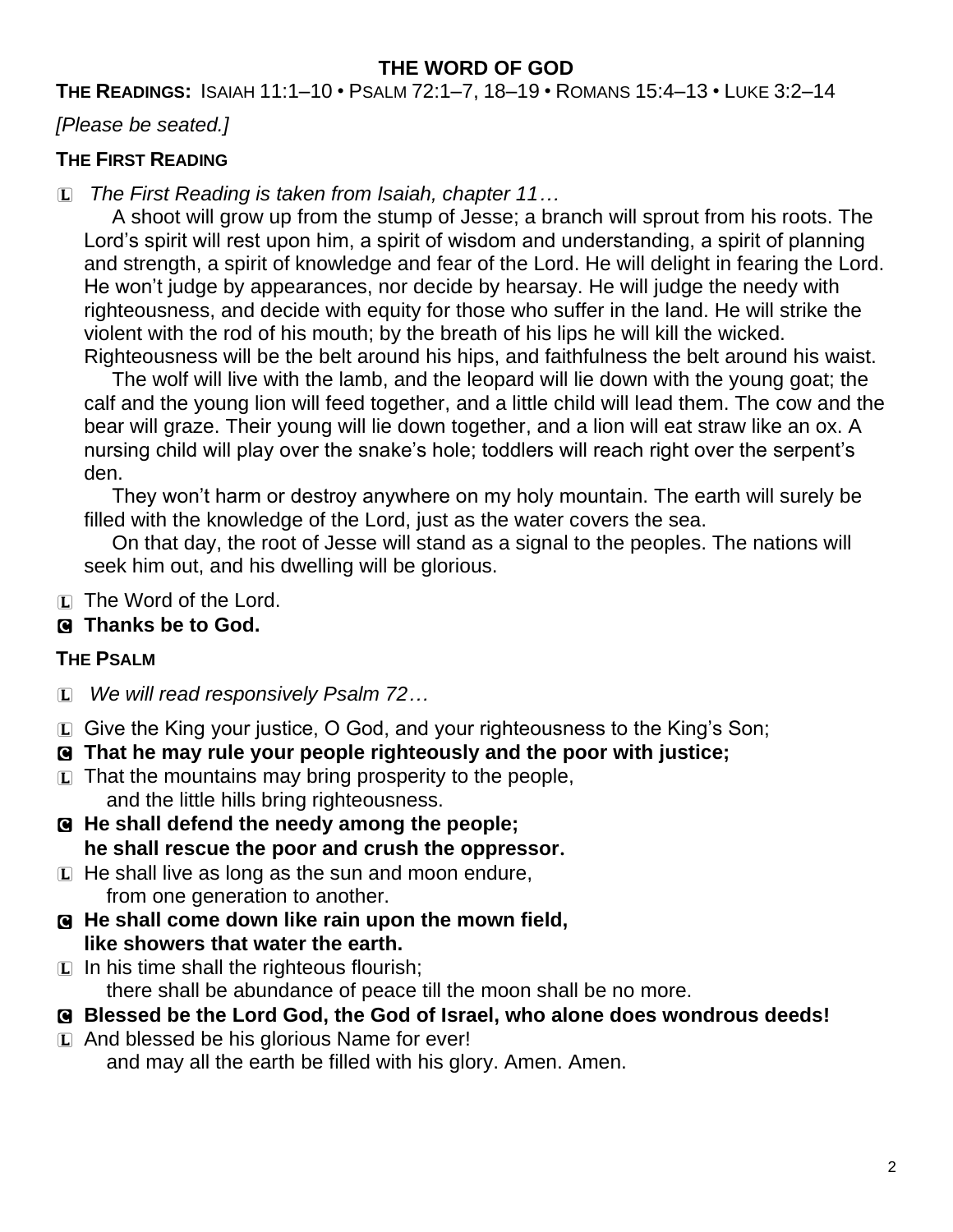## **THE SECOND READING**

L *The Second Reading is taken from Romans, chapter 15….*

Whatever was written in the past was written for our instruction so that we could have hope through endurance and through the encouragement of the scriptures. May the God of endurance and encouragement give you the same attitude toward each other, similar to Christ Jesus' attitude. That way you can glorify the God and Father of our Lord Jesus Christ together with one voice.

So welcome each other, in the same way that Christ also welcomed you, for God's glory. I'm saying that Christ became a servant of those who are circumcised for the sake of God's truth, in order to confirm the promises given to the ancestors, and so that the Gentiles could glorify God for his mercy.

As it is written, *Because of this I will confess you among the Gentiles, and I will sing praises to your name.* And again, it says, *Rejoice, Gentiles, with his people.* And again, *Praise the Lord, all you Gentiles, and all the people should sing his praises.* And again, Isaiah says, *There will be a root of Jesse, who will also rise to rule the Gentiles. The Gentiles will place their hope in him.*

May the God of hope fill you with all joy and peace in faith so that you overflow with hope by the power of the Holy Spirit.

L The Word of the Lord.

### C **Thanks be to God.**

#### **THE GOSPEL**

*[Please stand.]*

D The Holy Gospel of our Lord Jesus Christ according to Luke.

### **G** Glory be to thee, O Lord.

D In those days John the Baptist appeared in the desert of Judea announcing, "Change your hearts and lives! Here comes the kingdom of heaven!" He was the one of whom Isaiah the prophet spoke when he said:

The voice of one shouting in the wilderness, "Prepare the way for the Lord; make his paths straight."

John wore clothes made of camel's hair, with a leather belt around his waist. He ate locusts and wild honey.

People from Jerusalem, throughout Judea, and all around the Jordan River came to him. As they confessed their sins, he baptized them in the Jordan River. Many Pharisees and Sadducees came to be baptized by John. He said to them, "You children of snakes! Who warned you to escape from the angry judgment that is coming soon? Produce fruit that shows you have changed your hearts and lives. And don't even think about saying to yourselves, Abraham is our father. I tell you that God is able to raise up Abraham's children from these stones. The ax is already at the root of the trees. Therefore, every tree that doesn't produce good fruit will be chopped down and tossed into the fire. I baptize with water those of you who have changed your hearts and lives. The one who is coming after me is stronger than I am. I'm not worthy to carry his sandals.

"He will baptize you with the Holy Spirit and with fire. The shovel he uses to sift the wheat from the husks is in his hands. He will clean out his threshing area and bring the wheat into his barn. But he will burn the husks with a fire that can't be put out."

D The Gospel of the Lord.

C **Praise be to thee, O Christ.**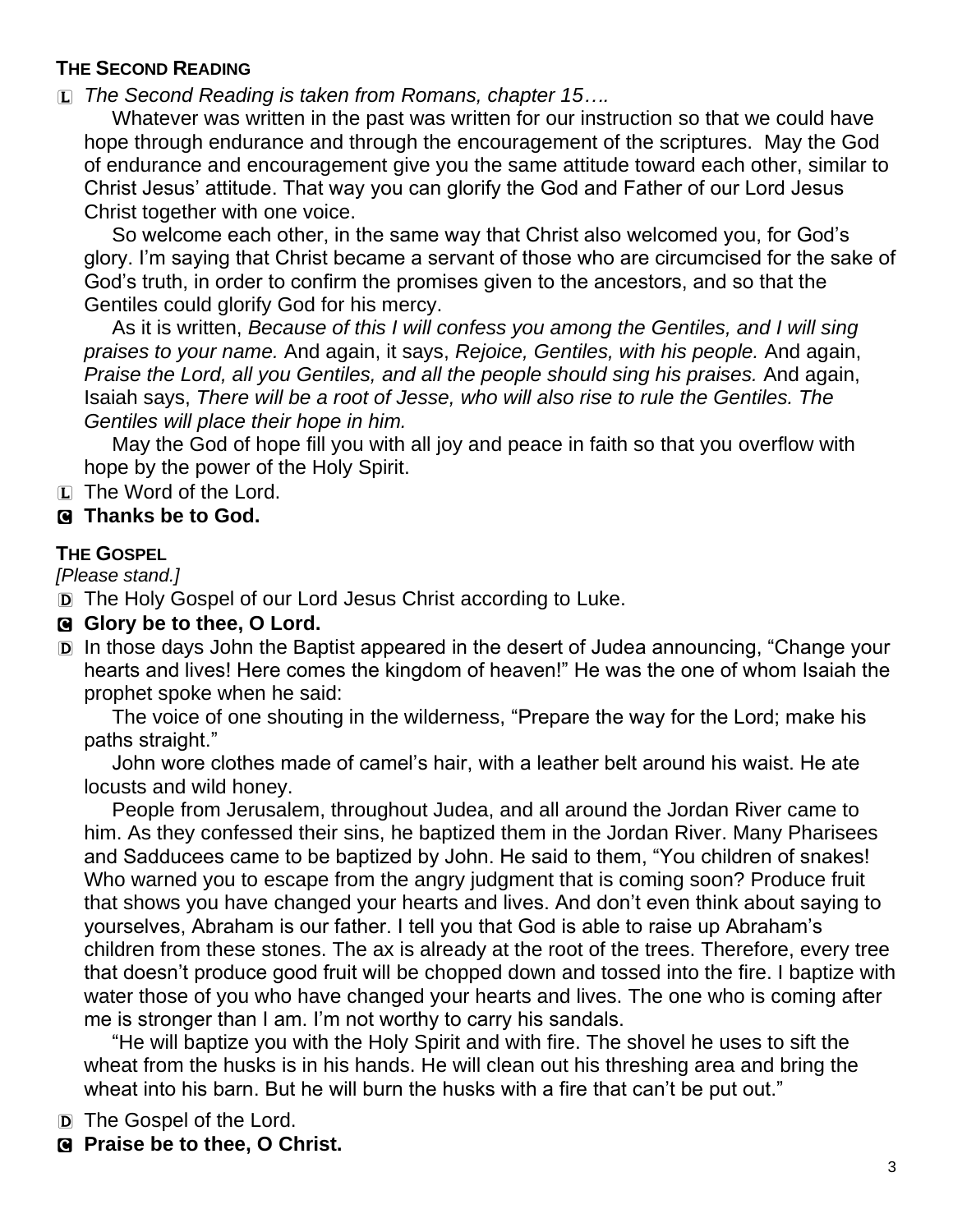*[Please be seated.]*

# **NICENE CREED**

*[Please stand.]*

C **We believe in one God, the Father, the Almighty, maker of heaven and earth, of all that is, seen and unseen.** 

**We believe in one Lord, Jesus Christ, the only Son of God, eternally begotten of the Father, God from God, Light from Light, true God from true God, begotten, not made, of one Being with the Father. Through him all things were made. For us and for our salvation he came down from heaven: by the power of the Holy Spirit he became incarnate from the Virgin Mary, and was made man. For our sake he was crucified under Pontius Pilate; he suffered death and was buried. On the third day he rose again in accordance with the Scriptures; he ascended into heaven and is seated at the right hand of the Father. He will come again in glory to judge the living and the dead, and his kingdom will have no end.**

**We believe in the Holy Spirit, the Lord, the giver of life, who proceeds from the Father and the Son. With the Father and the Son he is worshiped and glorified. He has spoken through the Prophets. We believe in one holy catholic and apostolic Church. We acknowledge one baptism for the forgiveness of sins. We look for the resurrection of the dead, and the life of the world to come. Amen.**

### **PRAYERS OF THE PEOPLE**

*[Please sit, stand, or kneel, as you prefer.]*

- D Let us pray for the whole state of Christ's Church and the world.
- L Almighty and everliving God, who in thy holy Word hast taught us to make prayers, and supplications, and to give thanks for all humanity Receive these our prayers which we offer unto thy divine Majesty, beseeching thee to inspire continually the Universal Church with the spirit of truth, unity, and concord; and grant that all those who do confess thy holy Name may agree in the truth of thy holy Word, and live in unity and godly love. We pray in love,

### C **Hear our prayer.**

L Give grace, O heavenly Father, to all bishops, especially to Michael, our Presiding Bishop; Dabney, our Bishop; Barry and Michael, our Assisting Bishops; Becky, our Rector; Cindy, our Deacon; Ann, our Priest Associate; to our companion diocese of the Dominican Republic; to these Episcopal Churches in our Diocese; St. Mark's, Marco Island, St. Thomas' Chapel, Ellenton; and St. Paul's, Naples; to the Clearwater Deanery Collaboration Partners; and to all priests, deacons, and the laity in their ministry; that they may, both by their life and doctrine, set forth thy true and lively Word, and rightly and duly administer thy holy Sacraments. We pray in love,

### C **Hear our prayer.**

- $\Box$  And to all thy people give thy heavenly grace, and especially to this congregation here present; that, with meek heart and due reverence, they may hear and receive thy holy Word, truly serving thee in holiness and righteousness all the days of their life. We pray in love,
- C **Hear our prayer.**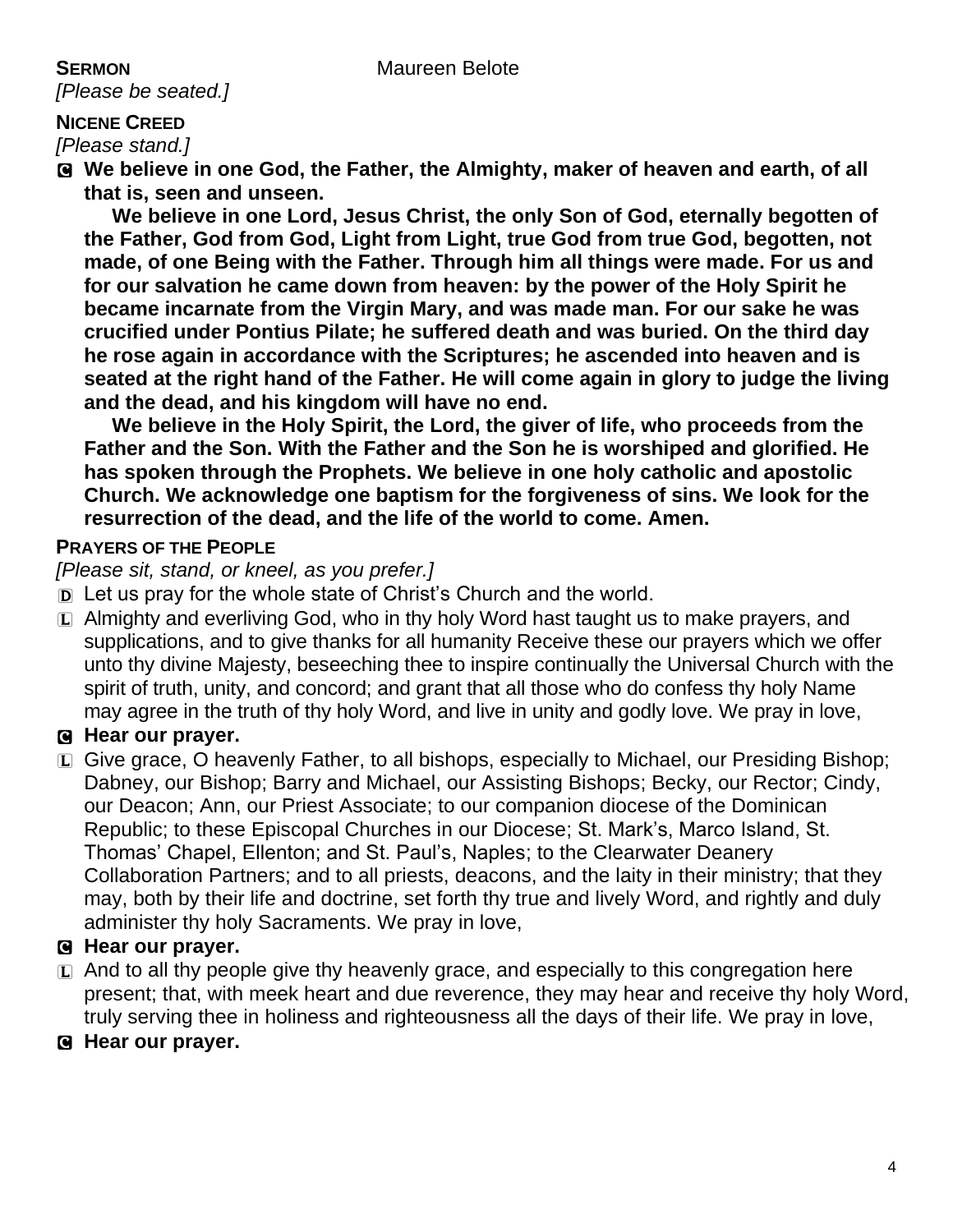$\Box$  We beseech thee also so to rule the hearts of those who bear the authority of government in this and every land, especially President Trump, that they may be led to wise decisions and right actions for the welfare and peace of the world. We pray that all God's children, especially those in the Middle East, might live in the hope of the world peace for which we are created. We pray in love,

# C **Hear our prayer.**

L And we most humbly beseech thee, of thy goodness, O Lord, to comfort and succor [*Add handwritten names from notebook*] and all those who, in this transitory life, are in trouble, sorrow, need, sickness, or any other adversity, especially those listed in the weekly news who have asked for our prayers. I now invite you to pray for others by name, aloud or in your hearts. [*Leave time…*] We pray in love,

# C **Hear our prayer.**

L Open, O Lord, the eyes of all people to behold thy gracious hand in all thy works, that, rejoicing in thy whole creation, they may honor thee with their substance, and be faithful stewards of thy bounty. We give thanks for all the blessings of this life and for the flowers given today by Maureen and Gene Belote in thanksgiving for Episcopal Relief and Developments One Thousand Days of Love and by Wayne and Jane Morris to your glory and in the loving memory of Patrick Morris. I invite you to name a blessing either silently or aloud. [*Leave time…* ] We pray in love,

# C **Hear our prayer.**

 $\Box$  And we also bless thy holy Name for all thy servants departed this life in thy faith and fear, [*especially… add names from notebook*]. Please add names of those on your heart, silently or aloud. [*Leave time…*] We beseech thee to grant them continual growth in thy love and service; and to grant us grace so to follow the good examples of all thy saints, that with them we may be partakers of thy heavenly kingdom. We pray in love,

# C **Hear our prayer.**

L Grant these our prayers, O Father, for Jesus Christ's sake, our only Mediator and Advocate.

# C **Amen.**

# **CONFESSION AND FORGIVENESS OF SIN**

*[Please stand or kneel, as you choose.]*

- D Let us humbly confess our sins unto Almighty God. [*Silence is kept.]*  Most merciful God,*…*
- C **we confess that we have sinned against thee in thought, word, and deed, by what we have done, and by what we have left undone. We have not loved thee with our whole heart; we have not loved our neighbors as ourselves. We are truly sorry and we humbly repent. For the sake of thy Son Jesus Christ, have mercy on us and forgive us; that we may delight in thy will, and walk in thy ways, to the glory of thy Name. Amen.**
- P Almighty God, our heavenly Father, who of his great mercy hath promised forgiveness of sins to those who with hearty repentance and true faith turn unto him, have mercy upon you, pardon and deliver you from all your sins, confirm and strengthen you in all goodness, and bring you to everlasting life; through Jesus Christ our Lord.

# C **Amen.**

# **PRAYERS AND BLESSINGS**

# **THE PEACE**

*[Please stand.]*

- $\overline{p}$  The peace of the Lord be always with you.
- C **And with thy spirit.**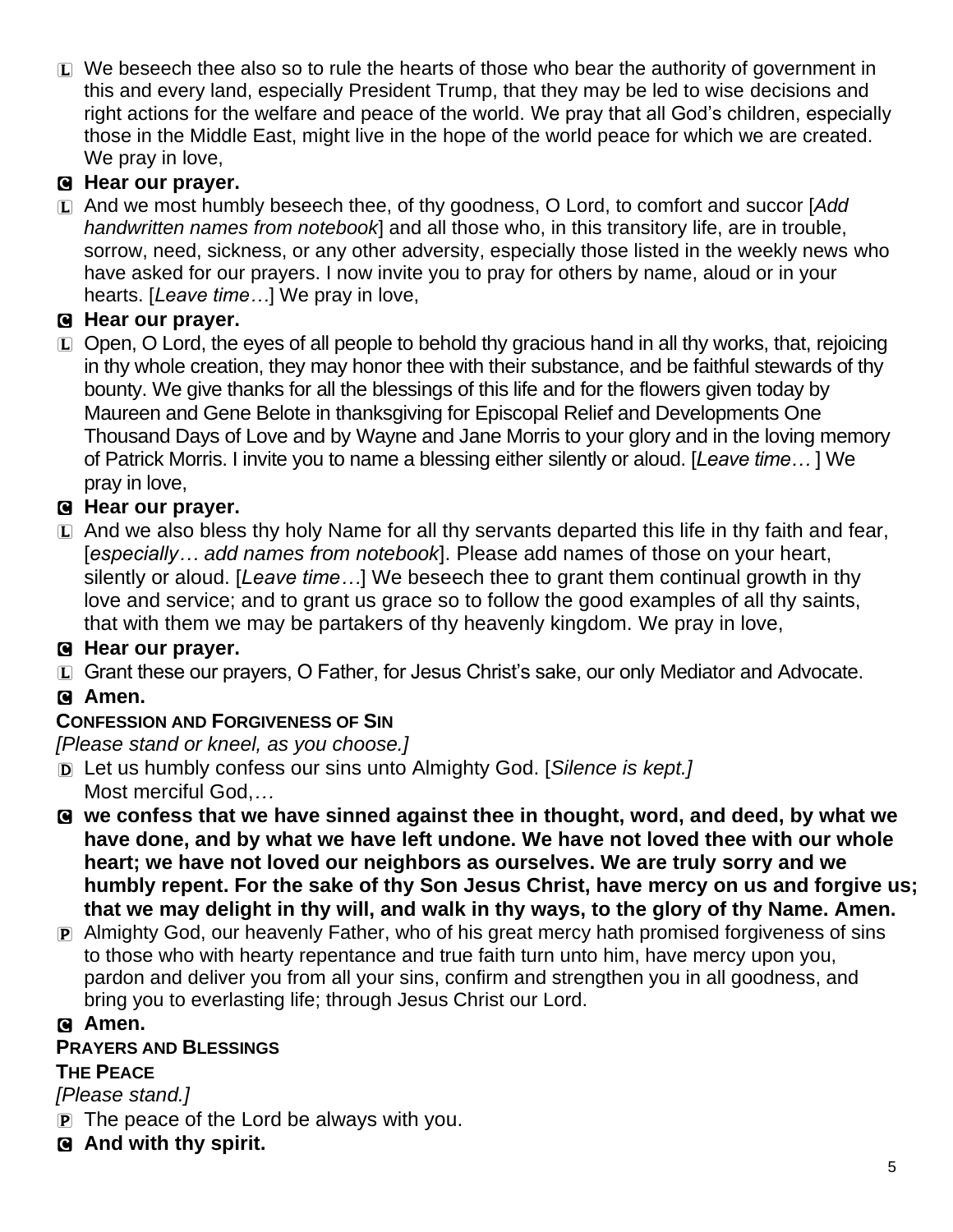# **THE HOLY COMMUNION**

#### **OFFERTORY SENTENCE**

D Let us with gladness present the offerings and oblations of our life and labor to the Lord.

*[If this is your first time worshiping with us, please let your offering be only the completed blue guest card, and let this service be our gift to you.]*

#### **OFFERTORY**

#### **PRESENTATION OF THE OFFERINGS**

*[Please stand when the offerings of bread, wine, and money are presented by the Deacon.]*

D As we receive these gifts, we acknowledge

### C **All things come from thee, O Lord and of thine own have we given thee.**

**THE GREAT THANKSGIVING:** Eucharistic Prayer I

- $\mathbf{p}$  The Lord be with you.
- C **And with thy spirit.**
- P Lift up your hearts.
- C **We lift them up unto the Lord.**
- P Let us give thanks unto our Lord God.
- C **It is meet and right so to do.**
- P It is very meet, right, and our bounden duty, that we should at all times, and in all places, give thanks unto thee, O Lord, holy Father, almighty, everlasting God. Because thou didst send thy beloved Son to redeem us from sin and death, and to make us heirs in him of everlasting life; that when he shall come again in power and great triumph to judge the world, we may without shame or fear rejoice to behold his appearing.
- P Therefore, with Angels and Archangels, and with all the company of heaven, we laud and magnify thy glorious Name; evermore praising thee, and saying,

# a **Holy, holy, holy, Lord God of Hosts Heaven and earth are full of thy glory. Glory be to thee, O Lord Most High.**

#### **Blessed is he that cometh in the name of the Lord. Hosanna in the highest.**

*[Please kneel or stand, as you choose.]*

P All glory be to thee, Almighty God, our heavenly Father, for that thou, of thy tender mercy, didst give thine only Son Jesus Christ to suffer death upon the cross for our redemption; who made there, by his one oblation of himself once offered, a full, perfect, and sufficient sacrifice, oblation, and satisfaction, for the sins of the whole world; and did institute, and in his holy Gospel command us to continue, a perpetual memory of that his precious death and sacrifice, until his coming again.

For in the night in which he was betrayed, he took bread; and when he had given thanks to thee, he broke it, and gave it to his disciples, saying, "Take, eat, this is my Body, which is given for you. Do this in remembrance of me."

Likewise, after supper, he took the cup; and when he had given thanks, he gave it to them, saying, "Drink ye all of this; for this is my Blood of the New Testament, which is shed for you, and for many, for the remission of sins. Do this, as oft as ye shall drink it, in remembrance of me."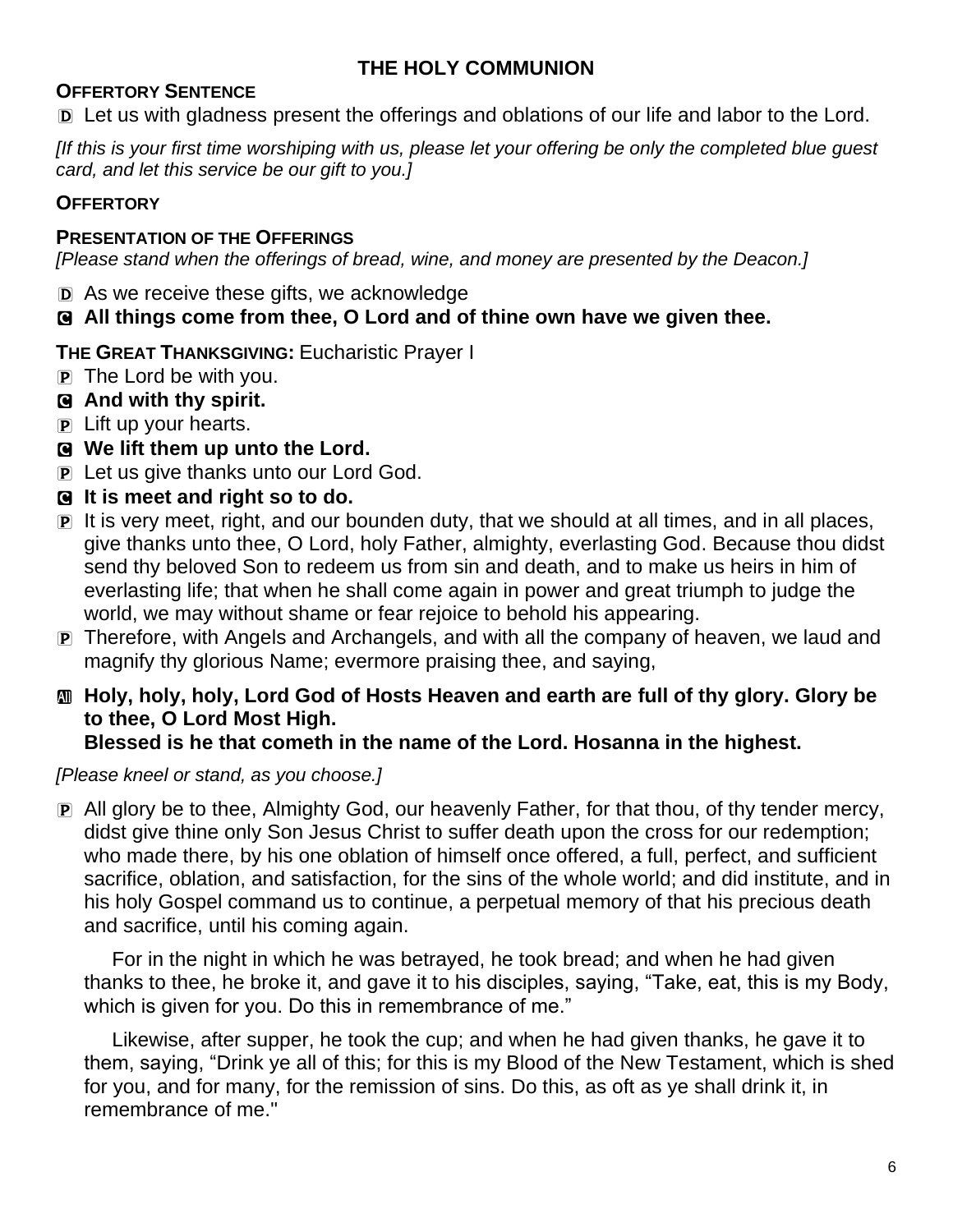- P Wherefore, O Lord and heavenly Father, according to the institution of thy dearly beloved Son our Savior Jesus Christ, we, thy humble servants, do celebrate and make here before thy divine Majesty, with these thy holy gifts, which we now offer unto thee, the memorial thy Son hath commanded us to make; having in remembrance his blessed passion and precious death, his mighty resurrection and glorious ascension; rendering unto thee most hearty thanks for the innumerable benefits procured unto us by the same. And we most humbly beseech thee, O merciful Father, to hear us; and, of thy almighty goodness, vouchsafe to bless and sanctify, with thy Word and Holy Spirit, these thy gifts and creatures of bread and wine; that we, receiving them according to thy Son our Savior Jesus Christ's holy institution, in remembrance of his death and passion, may be partakers of his most blessed Body and Blood.
- a **And we earnestly desire thy fatherly goodness mercifully to accept this our sacrifice of praise and thanksgiving; most humbly beseeching thee to grant that, by the merits and death of thy Son Jesus Christ, and through faith in his blood, we, and all thy whole Church, may obtain remission of our sins, and all other benefits of his passion. And here we offer and present unto thee, O Lord, our selves, our souls and bodies, to be a reasonable, holy, and living sacrifice unto thee; humbly beseeching thee that we, and all others who shall be partakers of this Holy Communion, may worthily receive the most precious Body and Blood of thy Son Jesus Christ, be filled with thy grace and heavenly benediction, and made one body with him, that he may dwell in us, and we in him. And although we are unworthy, through our manifold sins, to offer unto thee any sacrifice, yet we beseech thee to accept this our bounden duty and service, not weighing our merits, but pardoning our offenses, through Jesus Christ our Lord;**
- P By whom, and with whom, in the unity of the Holy Ghost, all honor and glory be unto thee, O Father Almighty, world without end.
- C **AMEN.**

# **THE LORD'S PRAYER**

- P And now, as our Savior Christ hath taught us, we are bold to say,
- a **Our Father, who art in heaven, hallowed be thy Name, thy kingdom come, thy will be done, on earth as it is in heaven. Give us this day our daily bread. And forgive us our trespasses, as we forgive those who trespass against us. And lead us not into temptation, but deliver us from evil. For thine is the kingdom, and the power, and the glory, for ever and ever. Amen.**

### **BREAKING OF THE BREAD**

- P The bread we break makes us one in Christ.
- C **Be known to us, Lord Jesus, in the breaking of the bread.**
- P The Gifts of God for the People of God. Take them in remembrance that Christ die for you, and feed on him in your hearts by faith, with thanksgiving.

*[You may be seated. All are welcome at the Lord's Table. Please follow the directions of the usher, who will let you know when it's your turn to go to the altar rail. You may stand or kneel. To receive, hold your hands in front of you, one palm over the other. The priest will place a wafer there. You may either consume it immediately, and then sip from the cup of wine when it comes to you, or, you may wait and dip the wafer into the wine. When you are finished, please return to your seat by the side aisle.]*